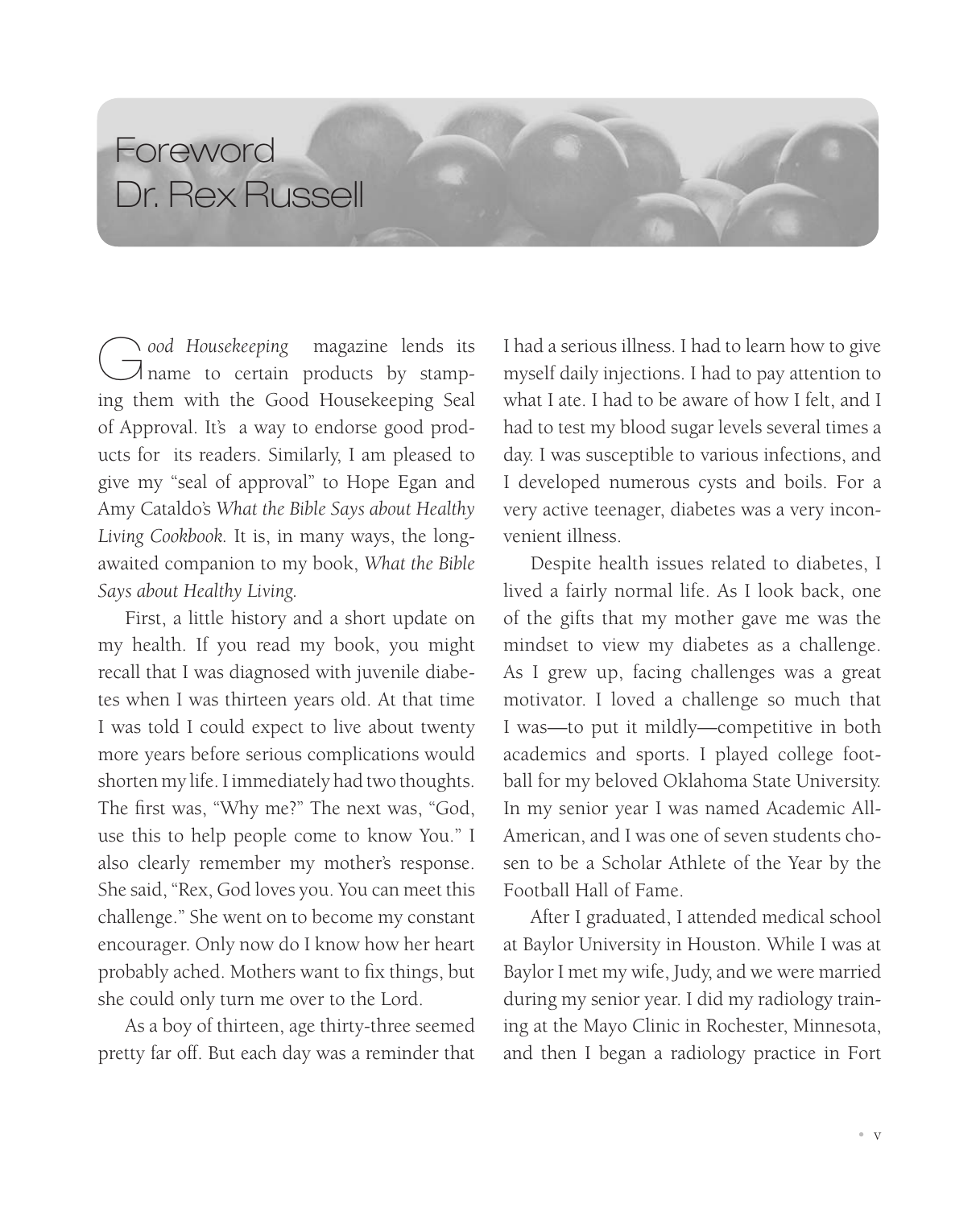Smith, Arkansas. Judy and I had two sons, and we lived a fairly normal life.

However, at the predicted age of thirty-three, the two big Ds—Diabetes and Death—began their inevitable merger. My kidneys, arteries and eyesight were deteriorating. I continued to have small vessel hemorrhaging in my eyes, and the retina in each eye needed laser therapy every month. The doctors feared that the hemorrhages and laser scarring would eventually lead to blindness. In addition, my legs began swelling, and I developed almost monthly abscesses that had to be drained. The unrelenting and unsightly abscesses became such a source of embarrassment to me that I went to different doctors to have them drained. This embarrassment just added to my overall misery.

Desperate, I searched for anything that might alleviate my health crisis. I exhausted myself searching for medical answers. I gulped down vitamins and mineral supplements—sometimes fifty a day. I searched and researched. With my health rapidly deteriorating, I was depressed, emotionally drained, and spiritually empty. My mother used to tell me, "Rex, when you don't know what to do, just say, 'Lord, help me, help me to figure this out.'" I had used the "help me prayer" so much that it was worn out around the edges.

One evening, I was sprawled out on the couch in a funk—but still with a Bible in my hand. I read Psalm 139:4. The psalmist, in praise, lifted his voice to God and said, "I am fearfully and wonderfully made." I saw no comfort in that claim. I was angry. I said, "God, if I am so wonderfully made, why am I so sick? Why

didn't You give us a way to be healthy?" And then, like a feather making a gentle descent, The Question dropped into my mind: "Have you read my Instruction Book?" No longer the one asking the questions, I felt compelled to answer the one God posed to me. I began a journey to discover what the Bible says about healthy living.

I had a deep belief that the God who created me was also the One who, years ago, heard a little thirteen-year-old boy say, "God, use this to help people come to know you."

The resources for my journey were the Bible, prayer and scientific inquiry. I began to search for hidden treasures, old and new. Since then, I have realized the truth of what a friend of mine often says: "God is a Pointer. He leads by pointing. The first step is ours." God's question, as God's questions often do, pointed me to His Word: "Have you read my Instruction Book?" I started my search somewhat skeptical that there would be any relevant health information in a book that was written so long ago. I was fearful that if I found any answers, other physicians might just roll their eyes in ridicule. But I was committed, so I examined God's Word and any laws and commands that related to health.

The first thing that caught my attention was that God wanted his people to be healthy. He said, "If you . . . keep all His statutes, I will put none of the diseases on you which I have put on the Egyptians; for I, the LORD, am your healer" (Exodus 15:26). This and other verses cemented the idea that there was a relationship between God's ordinances and the health of His people. I began to learn that God had laws and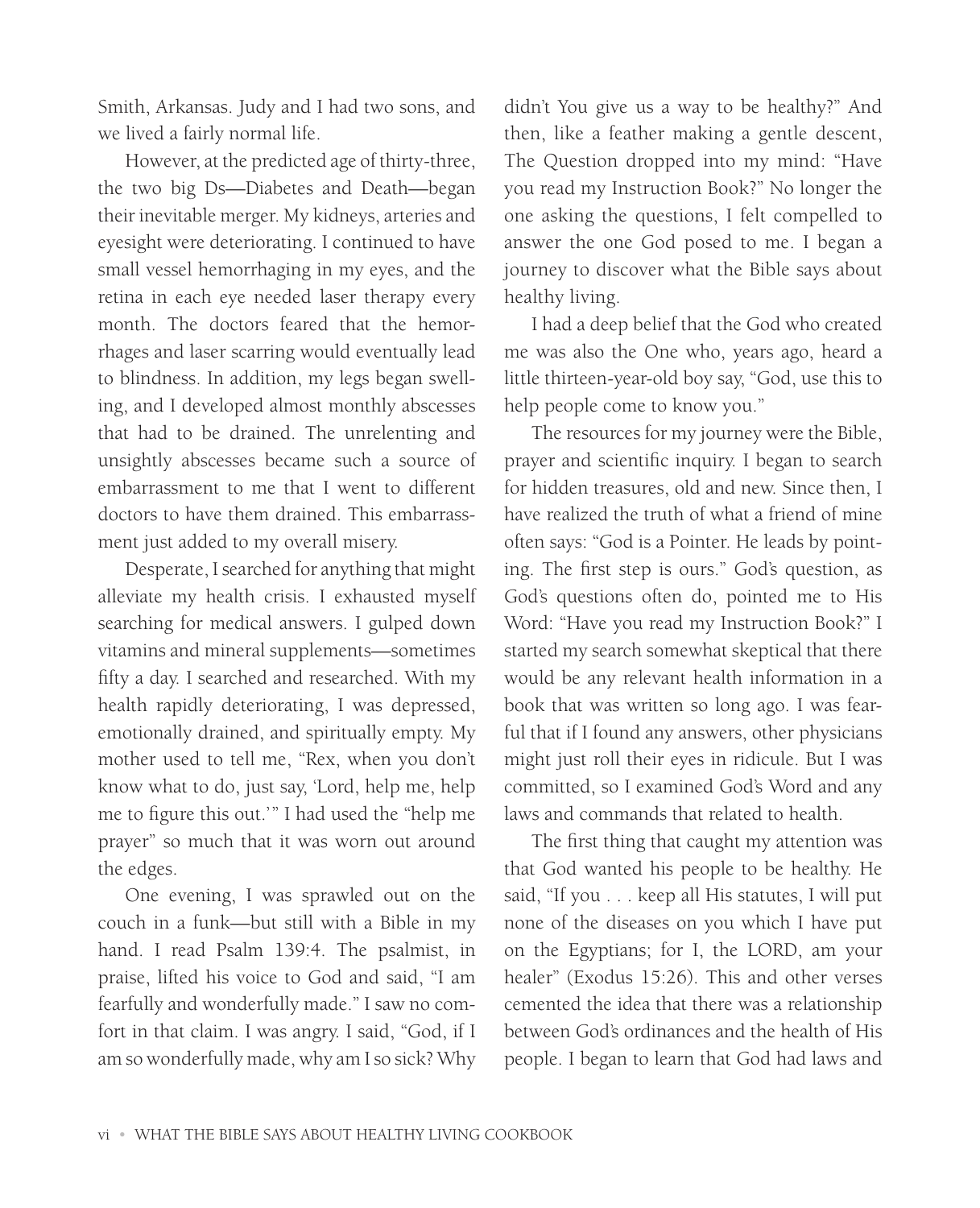commands relating to health. For example, in Leviticus He instructed the Israelites not to eat pork or shellfish. I wondered if there was some health reason for God telling His people to eat or not eat certain things. I wondered, "Did God have a healing and preventive medicine plan in the Hebrew Scriptures?"

One of my medical school mentors, Dr. Harold Dobson, often said, "When you see something that you perceive as a 'truth,' test it." So I set out to test this pork and shellfish law. Now, let me tell you, I loved pulled pork. I loved pork sausage. I loved ham hocks. I could pile up a plate of shrimp and eat myself silly. I was not too enthusiastic about this test. But I believed I had found truth, and I told God I was going to test it. So I made a commitment to change the way I ate.

My first big test was eliminating pork, shellfish or any scavenger from my diet. About a month into my change, Judy and I realized that my abscesses were gone. I had been plagued by abscesses since I was a teenager. And now I didn't have any? I also realized that my joints did not hurt. Was my arthritis really gone? Intrigued, I continued to study God's healthrelated laws and ordinances.

About six months into my new eating pattern, I had a setback. Despite my findings and despite my improved health, I was tempted with, of all things, pork sausage. It happened when our family visited my parents in Oklahoma. Something happens in a parent's heart when adult children come home to visit. They want to make their children happy, usually by preparing their favorite foods. Familiar

smells coming from the kitchen evoke pleasant memories. For me, it was the smell of sausage wafting up the stairs and sneaking into bed with me. How could I refuse my dad's kind gesture? It would be like turning down his love. He cooked it for me. He cooked a lot of it for me. The simple fact was that I wanted some sausage. So I had a conversation with myself. First, I couldn't hurt my father's feelings. Second, I convinced myself (and told God) that I was just doing another "test" to make sure I was on the right track. By the time I got downstairs, the laughter in the kitchen and the smell of the sausage had mixed and mingled into a swell of childhood memories. I was a goner. I made a pig out of myself eating the sausage, and the next morning my hands were so swollen I could hardly open them. At that moment I was absolutely convinced that there was a health reason behind God's dietary laws. "Thank you, Lord. Thank you," I kept repeating. "Your word is a lamp to my feet and a light to my path" (Psalm 119:105).

But I was a scientist. Would science speak to the adverse health effects of eating pork or shellfish? Would science present any logical reasons for not eating them? As I researched, I found scientific literature that was full of information about the dangers of eating pork and other scavengers. Among other hazards, by their very nature, these creatures are laden with parasites, bacteria, viruses, toxins and infectious agents that can be transmitted to humans. I concluded that God did not intend for them to be our food.

Over my four years of study, God's health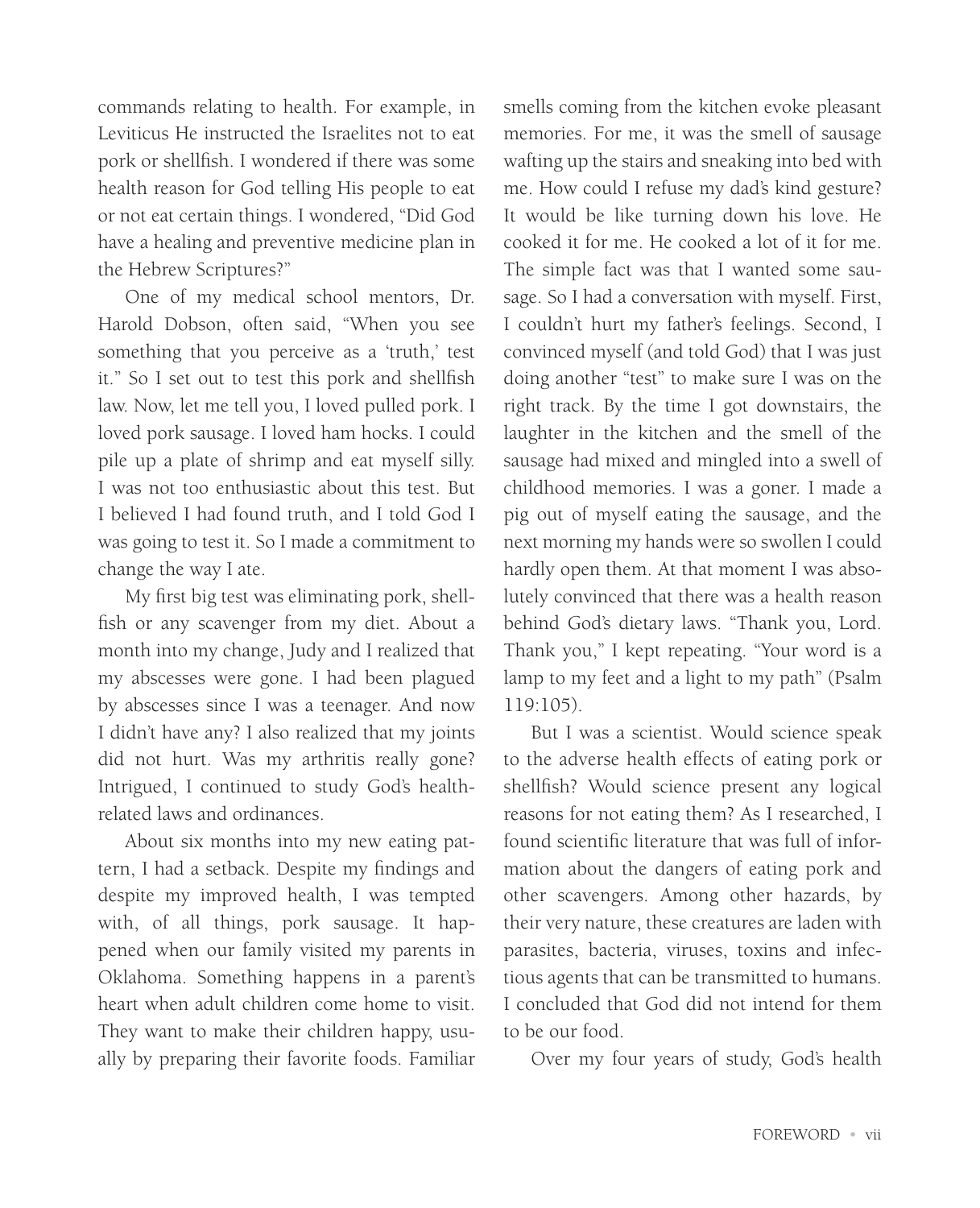plan slowly began to fit together. Each time I looked at what the Bible said and then found confirmation in science, I would shake my head in amusement and smile with a grateful heart. Truly, we *are* fearfully and wonderfully made. As I studied, I began to organize what I learned around Three Principles. The result was the book *What the Bible Says about Healthy Living*. This book, which has now been published in five languages, focuses on three simple principles that have become helpful decision-making tools for the myriad of readers around the world who follow them:

## Principle 1:

Eat only substances God created for food. Avoid what is not designed for food.

### Principle 2:

As much as possible, eat foods as they were created—before they are changed or converted into something humans think might be better.

#### Principle 3:

Avoid food addictions. Don't let any food or drink become your god.

> Source: *What the Bible Says about Healthy Living* (Regal Books, 1996).

I faithfully lived out what I learned, and I have since experienced enormous positive health changes from applying the Three Principles to my life. I have not had an abscess in twenty years. I am virtually arthritis free.

Until just recently, I had 20/20 vision. It is now 20/40. Doctors marvel that I don't get infections like other diabetics. I have had the flu only two or three times in the last twenty-five years.

I have also heard from hundreds of people who testify to the health benefits they experience when they simply follow the Three Principles. Many people who struggled with obesity, arthritis, lupus or ulcerative colitis, for example, have shared stories about their health improvements that surprise even me. These and many other illnesses respond to eating the way our Designer intended.

Although I eat faithfully by the Three Principles, I do not presume they are a "cure-all." I still face disease. I still have insulin-dependent diabetes. But the complications of my disease have been reversed and/or delayed. My Creator and Designer, my God and Redeemer is faithful to His Word. He has fulfilled the truth of His Law in my life. He will carry the Truth of His Word to you also.

One might say that at age sixty-seven, I have lived on borrowed time. I would not put it that way. I live each day as a gift—a gift wrapped in the wisdom of God's Instruction Book. We are fearfully and wonderfully made.

#### $\mathcal{L}\cap$

About two years ago, I began to suspect a kidney transplant would be part of my future. My kidneys had served me well, but as expected, they were giving out. Finally, in September 2007 I was forced to go on dialysis. It all started when Judy and I were on a cruise with some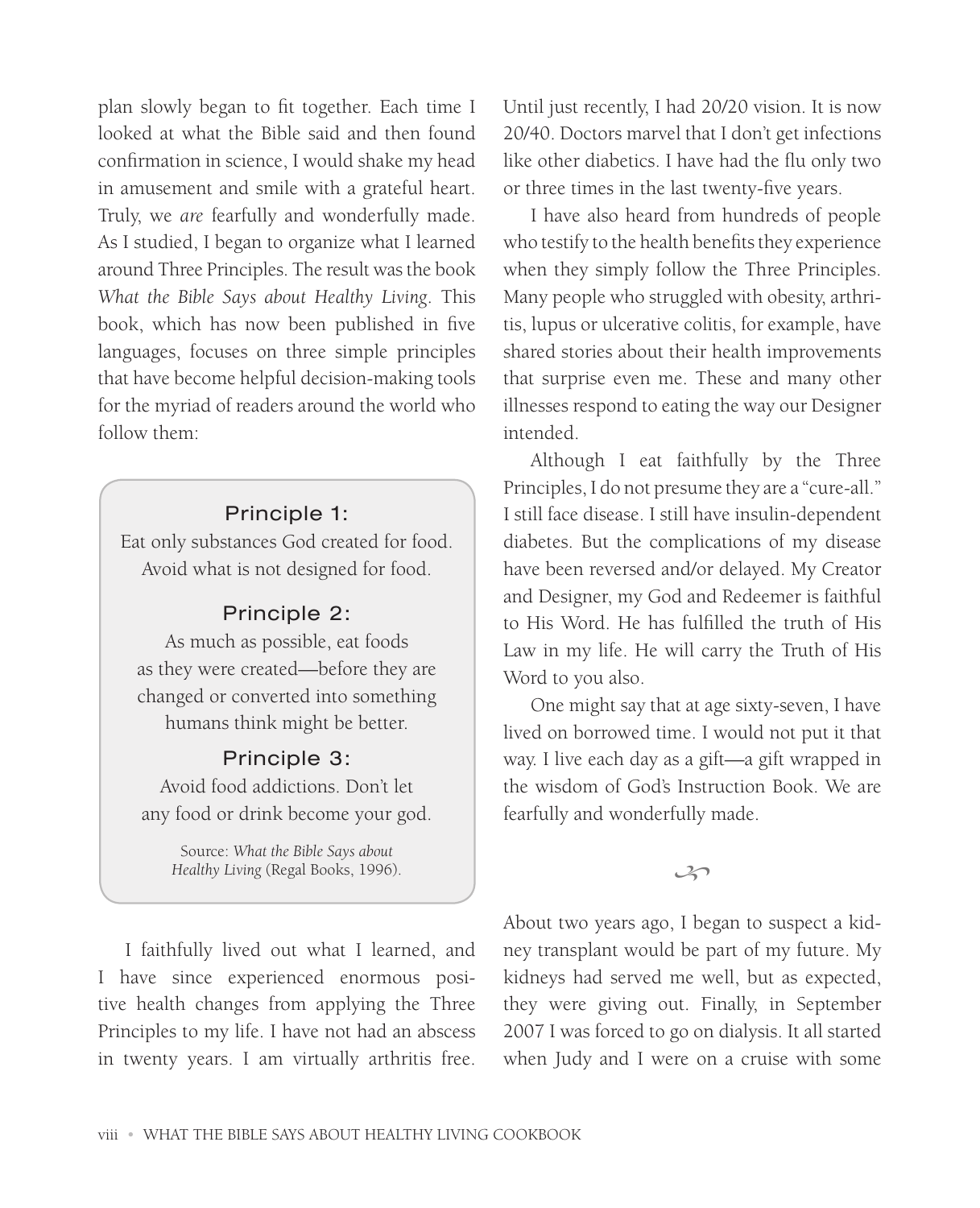friends. We planned to go to a book festival in Frankfurt to celebrate *What the Bible Says about Healthy Living*'s recent translation into German. As we floated down the Rhine, we would stop and shop at village markets, gathering what we could of fresh fruits and vegetables. Toward the end of the trip, we stopped at a little village where I purchased and ate a star fruit. That was the last thing I remember. Judy said that the next morning I was confused and that I became less and less alert as the day progressed. We boarded the plane for home, and about two hours into the flight she could barely get me to respond. It became apparent that I was slipping into a coma. The plane was diverted to Newfoundland, and I was transported back to the United States via medical transport and admitted to Massachusetts General Hospital in Boston, where I remained in a coma for six days, lingering on a thin line between life and death. The doctors finally determined that I had gone into a coma from a neurotoxic reaction to the star fruit that I had eaten in Germany.

Star fruit is a yellow five-ribbed fruit that when cut crosswise forms a decorative fivepointed star shape. It has potent antioxidants and is high in potassium, fiber and vitamin A. Star fruit is a healthy snack and poses no problem for people with normal kidney function. However, because it has high levels of oxalic acid, it can cause a deadly neurotoxic reaction in people who have impaired or compromised kidney function.

At any rate, I arrived at the hospital in a coma and was immediately put on dialysis. To complicate my grave condition, I received an

injection from a tainted batch of heparin. My body reacted violently as soon as the heparin was injected. The heparin had an immediate and negative effect on my entire system, creating blood clots in various parts of my body and throwing me into intense pain. It damaged my nerves, leaving my left leg paralyzed and my right leg weakened. I remained in the hospital for three weeks and was flown home via medical transport. When I finally arrived home, a long journey of rehabilitation lay before me.

While I was in Boston not knowing whether I would live, a doctor came up to me, patted me on the leg, and said, "You are going to be all right because of the way you've lived." Those words melted into me like refined gold. They became a source of motivation and encouragement in the difficult days that followed. I returned again and again—and still do—to those encouraging words. I never saw that doctor again.

This has been a challenging year. I have gone through extensive rehabilitation on my left leg in order to learn how to walk again. I still receive dialysis three times a week, for four hours each time. I am thankful that I am scheduled for a kidney transplant in January 2009. It will be donated by my son, Randy. I cannot fit words around such an intimate and large gift of love. What can anyone say who is so overwhelmed by love?

My story would be incomplete if I did not mention my wife, Judy. It is our story. I would have literally died without Judy. She has been my rock, my solid and steady friend. She has kept me going when I would have laid down the challenge and just surrendered. She has